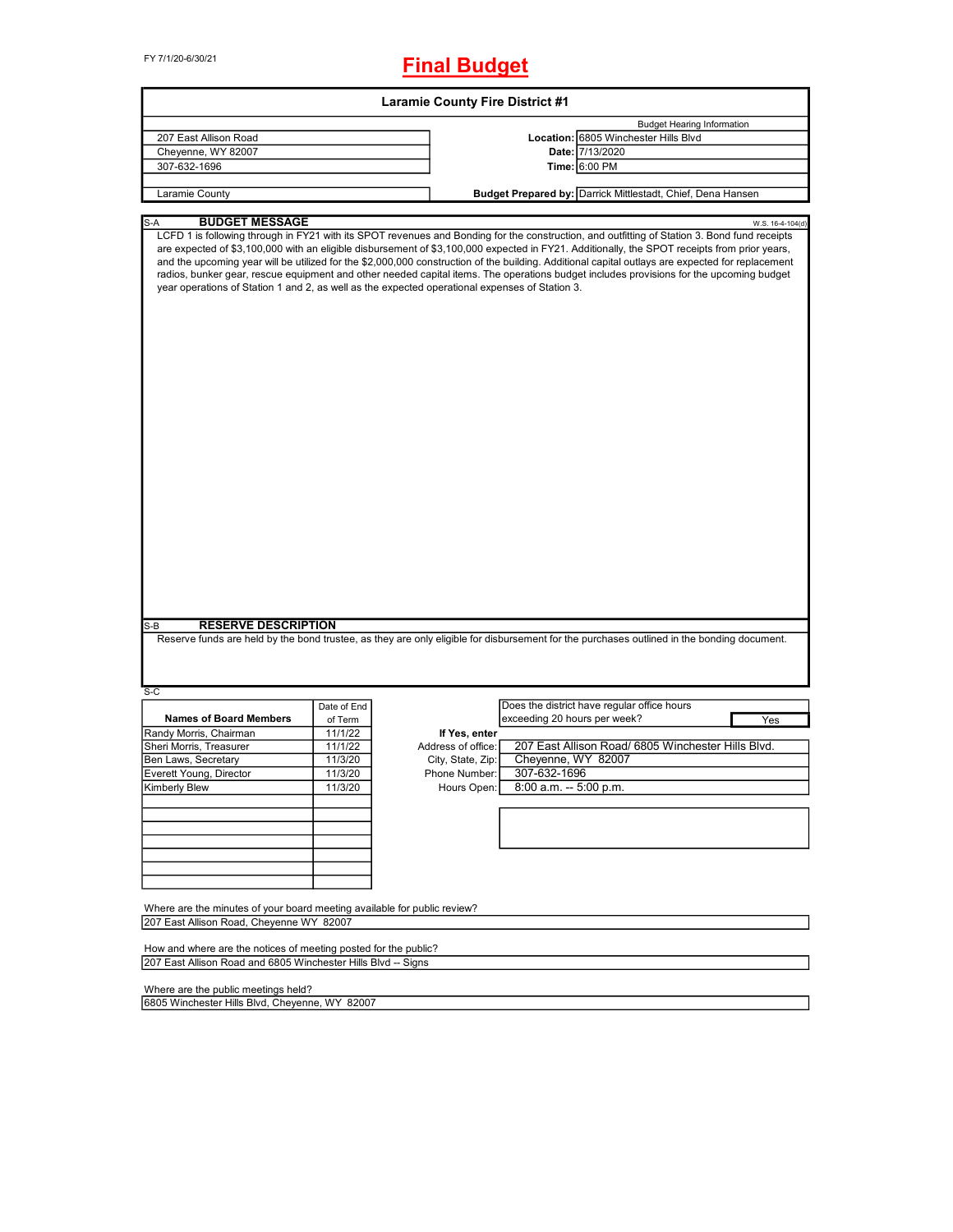## **FINAL BUDGET SUMMARY**

|       | <b>OVERVIEW</b>                                             | 2018-2019<br>Actual | 2019-2020<br>Estimated | 2020-2021<br>Proposed | Final Approval |
|-------|-------------------------------------------------------------|---------------------|------------------------|-----------------------|----------------|
|       |                                                             |                     |                        |                       |                |
| $S-1$ | <b>Total Budgeted Expenditures</b>                          | \$1,011,116         | \$1,608,153            | \$5,462,661           | \$7,745,661    |
| $S-2$ | <b>Total Principal to Pay on Debt</b>                       | \$32.334            | \$36,595               | \$25,689              | \$25,689       |
| $S-3$ | <b>Total Change to Restricted Funds</b>                     | \$0                 | \$0                    | \$0                   | \$0            |
|       |                                                             |                     |                        |                       |                |
| $S-4$ | <b>Total General Fund and Forecasted Revenues Available</b> | \$2,699.461         | \$4,048,097            | \$7,848,934           | \$7,846,550    |
|       |                                                             |                     |                        |                       |                |
| $S-5$ | Amount requested from County Commissioners                  | \$1,361,537         | \$1,764,874            | \$1,872,537           | \$1,870,153    |
|       |                                                             |                     |                        |                       |                |
| $S-6$ | <b>Additional Funding Needed:</b>                           |                     |                        | \$0                   | \$0            |

| <b>REVENUE SUMMARY</b> |                                                                    | 2018-2019        | 2019-2020   | 2020-2021          | <b>Final Approval</b>           |
|------------------------|--------------------------------------------------------------------|------------------|-------------|--------------------|---------------------------------|
|                        |                                                                    | Actual           | Estimated   | Proposed           |                                 |
|                        |                                                                    |                  | \$0         |                    |                                 |
| $S-7$                  | <b>Operating Revenues</b>                                          | \$0<br>\$805,325 | \$1,207,244 | \$0                | \$0<br>\$1,280,153              |
| $S-8$<br>$S-9$         | Tax levy (From the County Treasurer)<br><b>Government Support</b>  | \$0              | \$232,909   | \$1,282,537<br>\$0 | \$0                             |
| $S-10$                 | Grants                                                             | \$0              | \$525,851   | \$40,000           | \$40,000                        |
| $S-11$                 |                                                                    | \$556,212        | \$557,630   | \$590,000          | \$590,000                       |
| $S-12$                 | Other County Support (Not from Co. Treas.)<br><b>Miscellaneous</b> | \$113,908        | \$295,046   | \$323,049          | \$323,049                       |
|                        | <b>Other Forecasted Revenue</b>                                    |                  |             |                    |                                 |
| $S-13$                 |                                                                    | \$112,471        | \$117,872   | \$3,210,000        | \$3,210,000                     |
| $S-14$                 | <b>Total Revenue</b>                                               | \$1,587,916      | \$2,936,552 | \$5,445,586        | \$5,443,202                     |
| FY 7/1/20-6/30/21      |                                                                    |                  |             |                    | Laramie County Fire District #1 |
|                        | <b>EXPENDITURE SUMMARY</b>                                         | 2018-2019        | 2019-2020   | 2020-2021          |                                 |
|                        |                                                                    | Actual           | Estimated   | Proposed           | <b>Final Approval</b>           |
|                        |                                                                    |                  |             |                    |                                 |
| $S-15$                 | Capital Outlay                                                     | \$135,223        | \$693,437   | \$3,931,000        | \$6,446,000                     |
| $S-16$                 | <b>Interest and Fees On Debt</b>                                   | \$1.750          | \$1.246     | \$1.061            | \$1,061                         |
| $S-17$                 | <b>Administration</b>                                              | \$70,090         | \$89,259    | \$461,400          | \$111,400                       |
| $S-18$                 | <b>Operations</b>                                                  | \$700,601        | \$689,228   | \$925,500          | \$1,043,500                     |
| $S-19$                 | <b>Indirect Costs</b>                                              | \$103,452        | \$134,983   | \$143,700          | \$143,700                       |
| <b>S-20R</b>           | <b>Expenditures paid by Reserves</b>                               | \$0              | \$0         | \$0                | \$0                             |
| $S-20$                 | <b>Total Expenditures</b>                                          | \$1,011,116      | \$1,608,153 | \$5,462,661        | \$7,745,661                     |
|                        |                                                                    |                  |             |                    |                                 |
|                        | <b>DEBT SUMMARY</b>                                                | 2018-2019        | 2019-2020   | 2020-2021          | <b>Final Approval</b>           |
|                        |                                                                    | Actual           | Estimated   | Proposed           |                                 |
| $S-21$                 | <b>Principal Paid on Debt</b>                                      | \$32,334         | \$36,595    | \$25,689           | \$25,689                        |
|                        |                                                                    |                  |             |                    |                                 |
|                        |                                                                    | 2018-2019        | 2019-2020   | 2020-2021          |                                 |
|                        | <b>CASH AND INVESTMENTS</b>                                        | Actual           | Estimated   | Proposed           | <b>Final Approval</b>           |
|                        |                                                                    |                  |             |                    |                                 |
| $S-22$                 | <b>TOTAL GENERAL FUNDS</b>                                         | \$1,111,545      | \$1,111,545 | \$2,403,348        | \$2,403,348                     |
|                        |                                                                    |                  |             |                    |                                 |
|                        | <b>Summary of Reserve Funds</b>                                    |                  |             |                    |                                 |
| $S-23$                 | <b>Beginning Balance in Reserve Accounts</b>                       |                  |             |                    |                                 |
| $S-24$                 | a. Sinking and Debt Service Funds                                  | \$0              | \$0         | \$0                | \$0                             |
| $S-25$                 | b. Reserves<br>c. Bond Funds                                       | \$0<br>\$0       | \$0<br>\$0  | \$0<br>\$0         | \$0<br>\$0                      |
| $S-26$                 |                                                                    | \$0              | \$0         | \$0                | \$0                             |
|                        | Total Reserves (a+b+c)                                             |                  |             |                    |                                 |
| $S-27$<br>$S-28$       | Amount to be added                                                 | \$0              | \$0         | \$0                | \$0                             |
|                        | a. Sinking and Debt Service Funds                                  | \$0              | \$0         | \$0                | \$0                             |
|                        |                                                                    |                  |             |                    |                                 |
| $S-29$                 | b. Reserves                                                        |                  |             |                    |                                 |
| $S-30$                 | c. Bond Funds                                                      | \$0              | \$0         | \$0                | \$0                             |
|                        | Total to be added (a+b+c)                                          | \$0              | \$0         | \$0                | \$0                             |
|                        |                                                                    |                  |             |                    |                                 |
| $S-31$<br>$S-32$       | Subtotal<br>Less Total to be spent                                 | \$0<br>\$0       | \$0<br>\$0  | \$0<br>\$0         | \$0<br>\$0                      |

*Budget Officer / District Official (if not same as "Submitted by")*

Date adopted by Special District

Cheyenne, WY 82007

**DISTRICT PHONE:** 307-632-1696

**DISTRICT ADDRESS:** 207 East Allison Road **PREPARED BY:** Darrick Mittlestadt, Chief, Dena Hansen Book

*End of Summary*

1/23/19 *Form approved by Wyoming Department of Audit, Public Funds Division Prepared in compliance with the Uniform Municipal Fiscal Procedures Act (W.S. 16-4-101 through 124) as it applies.*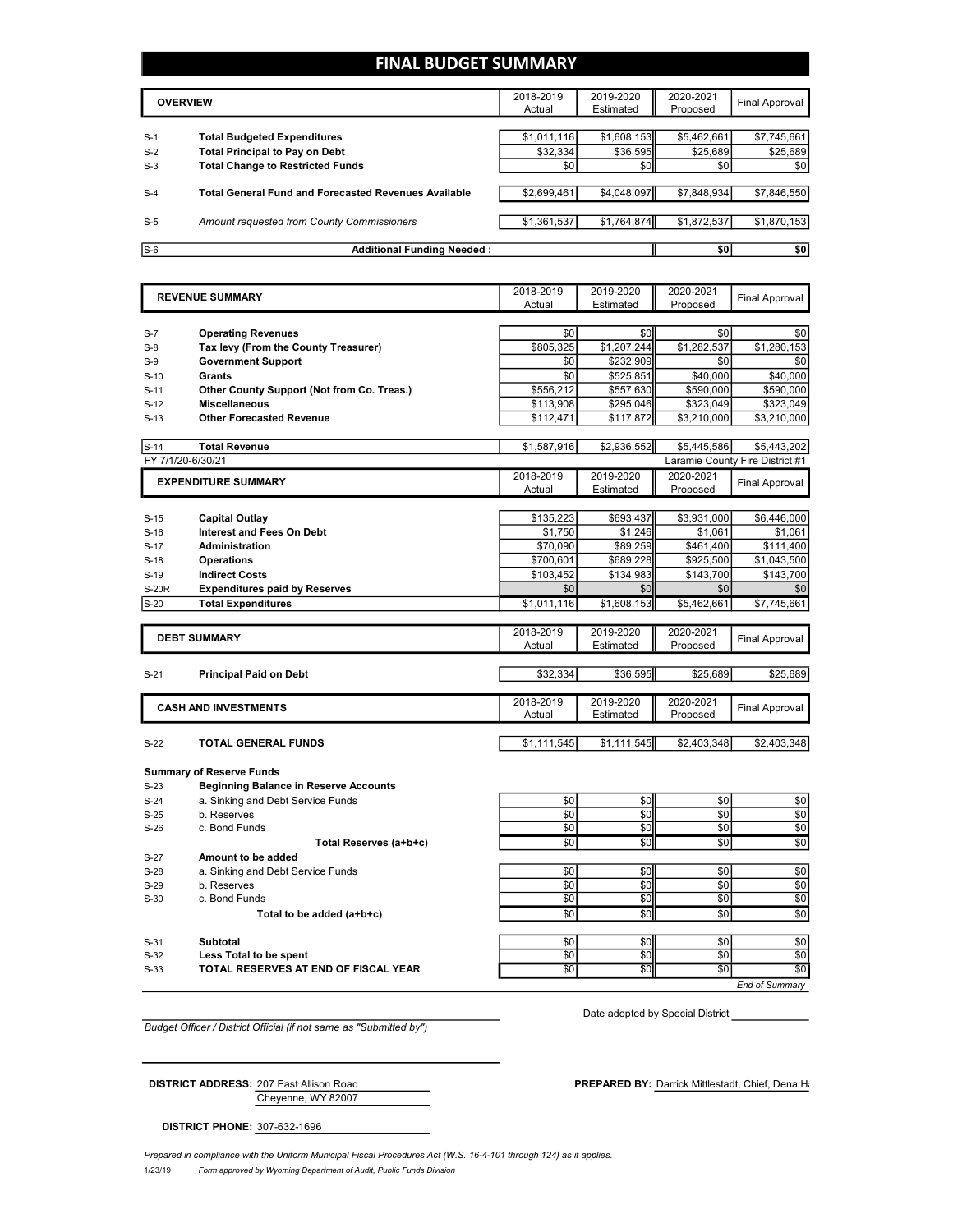# **Final Budget**

|                  | Laramie County Fire District #1                          |                    |                     |                        | <b>FYE</b>            | 6/30/2021             |
|------------------|----------------------------------------------------------|--------------------|---------------------|------------------------|-----------------------|-----------------------|
|                  | <b>NAME OF DISTRICT/BOARD</b>                            |                    |                     |                        |                       |                       |
|                  | PROPERTY TAXES AND ASSESSMENTS                           |                    |                     |                        |                       |                       |
|                  |                                                          |                    |                     |                        |                       |                       |
|                  |                                                          |                    | 2018-2019<br>Actual | 2019-2020<br>Estimated | 2020-2021<br>Proposed | <b>Final Approval</b> |
| $R-1$            | <b>Property Taxes and Assessments Received</b>           |                    |                     |                        |                       |                       |
| $R-1.1$          | Tax Levy (From the County Treasurer)                     |                    | \$805,325           | \$1,207,244            | \$1,282,537           | \$1,280,153           |
| $R-1.2$          | <b>Other County Support</b>                              |                    | \$556,212           | \$557,630              | \$590,000             | \$590,000             |
|                  | <b>FORECASTED REVENUE</b>                                |                    |                     |                        |                       |                       |
|                  |                                                          |                    |                     |                        |                       |                       |
|                  |                                                          |                    | 2018-2019<br>Actual | 2019-2020<br>Estimated | 2020-2021<br>Proposed | <b>Final Approval</b> |
| $R-2$            | <b>Revenues from Other Governments</b>                   |                    |                     |                        |                       |                       |
| $R-2.1$          | State Aid                                                |                    |                     |                        |                       |                       |
| $R-2.2$          | Additional County Aid (non-treasurer)                    |                    |                     |                        |                       |                       |
| $R-2.3$          | City (or Town) Aid                                       |                    |                     |                        |                       |                       |
| $R-2.4$          | Other (Specify)                                          | LCFD #8 Grant      |                     | \$232,909              |                       |                       |
| $R-2.5$          | <b>Total Government Support</b>                          |                    | \$0                 | \$232,909              | \$0                   | \$0                   |
| $R-3$            | <b>Operating Revenues</b>                                |                    |                     |                        |                       |                       |
| $R-3.1$          | <b>Customer Charges</b>                                  |                    |                     |                        |                       |                       |
| $R-3.2$          | Sales of Goods or Services                               |                    |                     |                        |                       |                       |
| $R-3.3$          | <b>Other Assessments</b>                                 |                    |                     |                        |                       |                       |
| $R-3.4$          | <b>Total Operating Revenues</b>                          |                    | $\overline{50}$     | \$0                    | \$0                   | \$0                   |
| $R-4$            | Grants                                                   |                    |                     |                        |                       |                       |
| $R-4.1$          | <b>Direct Federal Grants</b>                             |                    |                     | \$525,851              | \$20,000              | \$20,000              |
| $R-4.2$          | <b>Federal Grants thru State Agencies</b>                |                    |                     |                        |                       |                       |
| $R-4.3$          | <b>Grants from State Agencies</b><br><b>Total Grants</b> |                    |                     |                        | \$20,000              | \$20,000              |
| $R-4.4$          | <b>Miscellaneous Revenue</b>                             |                    | $\overline{50}$     | \$525,851              | \$40,000              | \$40.000              |
| $R-5$<br>$R-5.1$ | Interest                                                 |                    | \$787               | \$2,363                | \$1,000               | \$1,000               |
| $R-5.2$          | Other: Specify                                           | Round House Energy |                     | \$250,483              | \$322,049             | \$322,049             |
| $R-5.3$          | Other: See Additional                                    |                    | \$113,121           | \$42,200               |                       |                       |
| $R-5.4$          | <b>Total Miscellaneous</b>                               |                    | \$113,908           | \$295,046              | \$323,049             | \$323,049             |
| $R-5.5$          | <b>Total Forecasted Revenue</b>                          |                    | \$113,908           | \$1,053,806            | \$363,049             | \$363.049             |
| $R-6$            | <b>Other Forecasted Revenue</b>                          |                    |                     |                        |                       |                       |
| $R-6.1$          | a. Other past due-as estimated by Co. Treas.             |                    |                     |                        |                       |                       |
| $R-6.2$          | b. Other forecasted revenue (specify):                   |                    |                     |                        |                       |                       |
| $R-6.3$          | Motor Vehicle Property Tax                               |                    | \$112,471           | \$117,872              | \$110,000             | \$110,000             |
| $R-6.4$          | <b>Bond Proceeds</b>                                     |                    |                     |                        | \$3,100,000           | \$3,100,000           |
| $R-6.5$          |                                                          |                    |                     |                        |                       |                       |
| $R-6.6$          | Total Other Forecasted Revenue (a+b)                     |                    | \$112,471           | \$117.872              | \$3,210,000           | \$3,210,000           |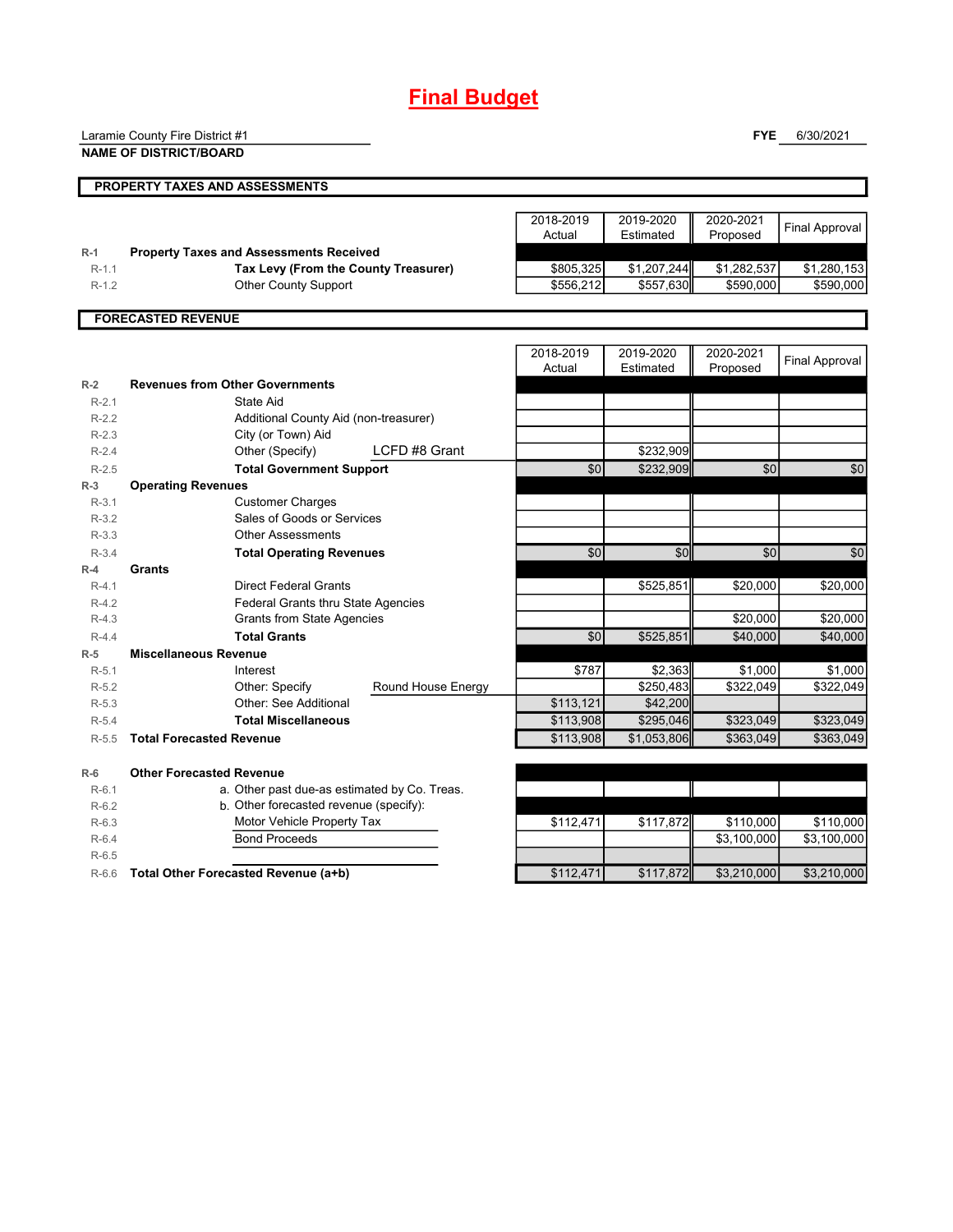## **CAPITAL OUTLAY BUDGET**

| $E-1$     | <b>Capital Outlay</b>   |           |
|-----------|-------------------------|-----------|
| $E - 1.1$ | <b>Real Property</b>    |           |
| $E-1.2$   | Vehicles                | \$25.497  |
| $E - 1.3$ | <b>Office Equipment</b> | \$2,535   |
| $E - 1.4$ | Other (Specify)         |           |
| $E-1.5$   | Station 3 Building      |           |
| $E-1.6$   | <b>Station 3 Trucks</b> |           |
| $E - 1.7$ | see additional details  | \$107,191 |
| $E - 1.8$ | TOTAL CAPITAL OUTLAY    | \$135.223 |

|           |                             |                         | 2018-2019 | 2019-2020 | 2020-2021   |                |
|-----------|-----------------------------|-------------------------|-----------|-----------|-------------|----------------|
|           |                             |                         | Actual    | Estimated | Proposed    | Final Approval |
|           | <b>Capital Outlay</b>       |                         |           |           |             |                |
| $E-1.1$   |                             | <b>Real Property</b>    |           |           |             |                |
| $E-1.2$   |                             | Vehicles                | \$25,497  | \$109,646 | \$569,000   | \$569,000      |
| $E-1.3$   |                             | Office Equipment        | \$2,535   |           |             |                |
| $E-1.4$   |                             | Other (Specify)         |           |           |             |                |
| $E-1.5$   |                             | Station 3 Building      |           |           | \$2,000,000 | \$2,000,000    |
| $E-1.6$   |                             | <b>Station 3 Trucks</b> |           |           | \$750,000   | \$3,100,000    |
| $E - 1.7$ |                             | see additional details  | \$107,191 | \$583,791 | \$612,000   | \$777,000      |
| $E-1.8$   | <b>TOTAL CAPITAL OUTLAY</b> |                         | \$135,223 | \$693,437 | \$3,931,000 | \$6,446,000    |

## **ADMINISTRATION BUDGET**

| $E-2$     | <b>Personnel Services</b>            |
|-----------|--------------------------------------|
| $E - 2.1$ | Administrator                        |
| $E-2.2$   | Secretary                            |
| $E - 2.3$ | Clerical                             |
| $E-2.4$   | Other (Specify)                      |
| $E - 2.5$ |                                      |
| $E-2.6$   |                                      |
| $E - 2.7$ | see additional details               |
|           | <b>Board Expenses</b>                |
| E-3       |                                      |
| $E - 3.1$ | Travel                               |
| $E - 3.2$ | Mileage                              |
| $E - 3.3$ | Other (Specify)                      |
| $E - 3.4$ | Election Expense                     |
| $E - 3.5$ |                                      |
| $E - 3.6$ |                                      |
| F-4       | <b>Contractual Services</b>          |
| $E - 4.1$ | Legal                                |
| $E-4.2$   | Accounting/Auditing                  |
| $E-4.3$   | Other (Specify)                      |
| $E-4.4$   |                                      |
| $E-4.5$   |                                      |
| $E - 4.6$ |                                      |
| $E-5$     | <b>Other Administrative Expenses</b> |
| $E - 5.1$ | <b>Office Supplies</b>               |
| $E-5.2$   | Office equipment, rent & repair      |
| $E - 5.3$ | Education                            |
| $E - 5.4$ | Registrations                        |
| $E - 5.5$ | Other (Specify)                      |
| $E - 5.6$ | Computer/Copier/Softwar              |
| $E - 5.7$ | Water/Sewer                          |
| $E - 5.8$ | see additional details               |
| $E-6$     | <b>TOTAL ADMINISTRATION</b>          |

|                          |                                      | 2018-2019<br>Actual | 2019-2020<br>Estimated | 2020-2021<br>Proposed | <b>Final Approval</b> |
|--------------------------|--------------------------------------|---------------------|------------------------|-----------------------|-----------------------|
| 2                        | <b>Personnel Services</b>            |                     |                        |                       |                       |
| $E - 2.1$                | Administrator                        |                     |                        |                       |                       |
| $E - 2.2$                | Secretary                            | \$17,600            | \$18,745               | \$17,600              | \$17,600              |
| $E - 2.3$                | Clerical                             |                     |                        |                       |                       |
| $E - 2.4$                | Other (Specify)                      |                     |                        |                       |                       |
| $E - 2.5$                |                                      |                     |                        |                       |                       |
| $E - 2.6$                |                                      |                     |                        |                       |                       |
| $E - 2.7$                | see additional details               | \$21,027            | \$26,681               | \$380,000             | \$30,000              |
| $\overline{\phantom{0}}$ | <b>Board Expenses</b>                |                     |                        |                       |                       |
| $E - 3.1$                | Travel                               |                     |                        |                       |                       |
| $E - 3.2$                | Mileage                              |                     |                        |                       |                       |
| $E - 3.3$                | Other (Specify)                      |                     |                        |                       |                       |
| $E - 3.4$                | <b>Election Expense</b>              | \$226               |                        | \$200                 | \$200                 |
| $E - 3.5$                |                                      |                     |                        |                       |                       |
| $E - 3.6$                |                                      |                     |                        |                       |                       |
| ı.                       | <b>Contractual Services</b>          |                     |                        |                       |                       |
| $E - 4.1$                | Legal                                | \$13,987            | \$18,132               | \$25,000              | \$25,000              |
| $E - 4.2$                | Accounting/Auditing                  | \$10,713            | \$12,404               | \$15,000              | \$15,000              |
| $E - 4.3$                | Other (Specify)                      |                     |                        |                       |                       |
| $E - 4.4$                |                                      |                     |                        |                       |                       |
| $E-4.5$                  |                                      |                     |                        |                       |                       |
| $E - 4.6$                |                                      |                     |                        |                       |                       |
| 5                        | <b>Other Administrative Expenses</b> |                     |                        |                       |                       |
| $E - 5.1$                | Office Supplies                      | \$2,700             | \$5,153                | \$3,000               | \$3,000               |
| $E - 5.2$                | Office equipment, rent & repair      |                     |                        |                       |                       |
| $E - 5.3$                | Education                            |                     |                        |                       |                       |
| $E - 5.4$                | Registrations                        |                     |                        |                       |                       |
| $E - 5.5$                | Other (Specify)                      |                     |                        |                       |                       |
| $E - 5.6$                | Computer/Copier/Softwar              | \$2,428             | \$2,815                | \$5,000               | \$5,000               |
| $E - 5.7$                | Water/Sewer                          | \$1,145             | \$1,228                | \$5,000               | \$5,000               |
| $E-5.8$                  | see additional details               | \$264               | \$4,101                | \$10,600              | \$10,600              |
| ŝ                        | <b>TOTAL ADMINISTRATION</b>          | \$70,090            | \$89,259               | \$461,400             | \$111,400             |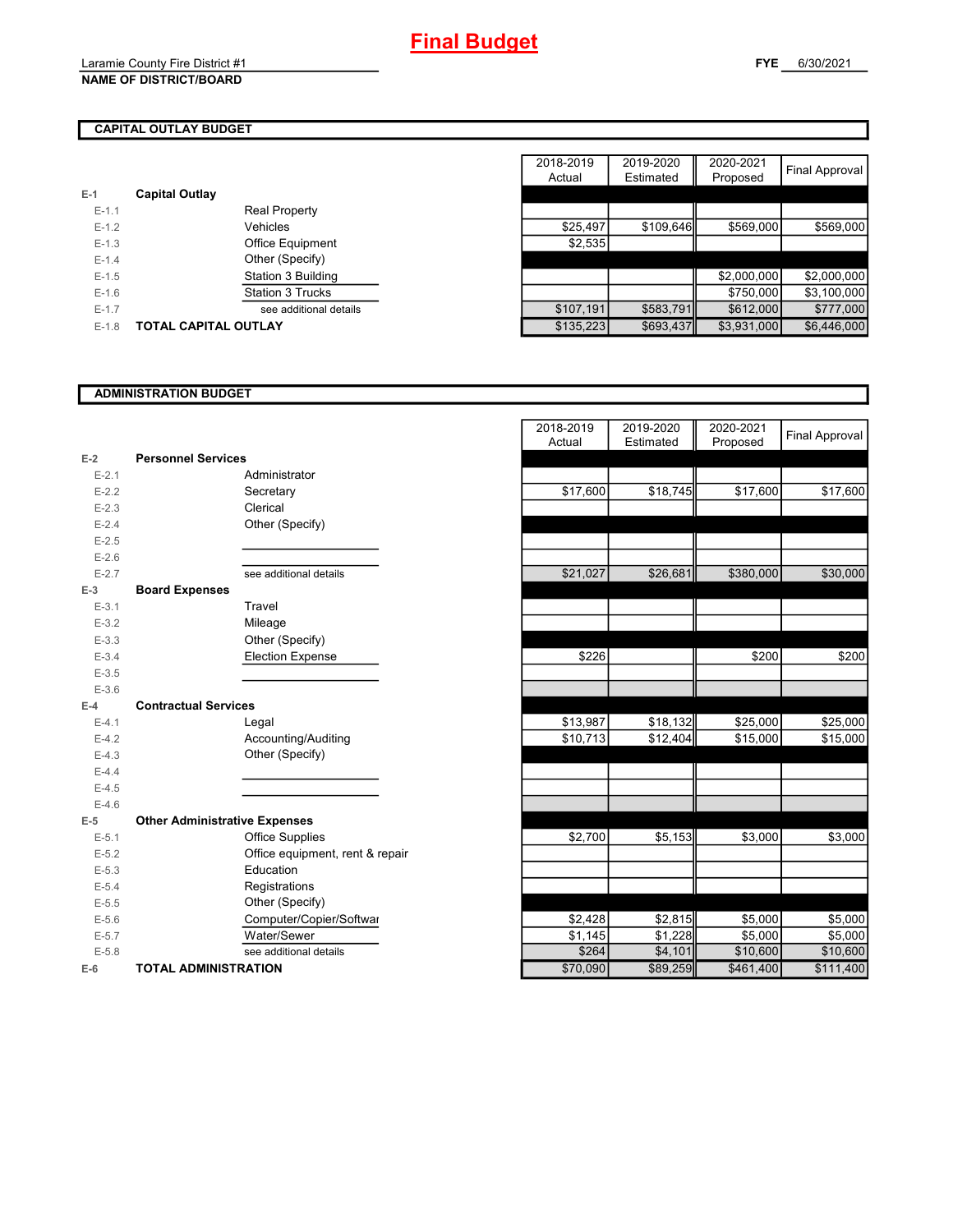

## Laramie County Fire District #1

## **OPERATIONS BUDGET**

| $E-7$     | <b>Personnel Services</b>              |
|-----------|----------------------------------------|
| $E - 7.1$ | <b>Wages--Operations</b>               |
| $E - 7.2$ | <b>Service Contracts</b>               |
| $E - 7.3$ | Other (Specify)                        |
| $E - 7.4$ | Fire Chief                             |
| $E - 7.5$ | Overtime                               |
| $E - 7.6$ |                                        |
| E-8       | Travel                                 |
| $E-8.1$   | Mileage                                |
| $E-8.2$   | Other (Specify)                        |
| $E-8.3$   |                                        |
| $E - 8.4$ |                                        |
| $E - 8.5$ |                                        |
| $E-9$     | <b>Operating supplies (List)</b>       |
| $E-9.1$   | Truck & Auto                           |
| $E-9.2$   | Radio Expense                          |
| $E - 9.3$ | <b>Medical Supplies</b>                |
| $E-9.4$   | Fuel                                   |
| $E-9.5$   |                                        |
| $E-10$    | <b>Program Services (List)</b>         |
| $E-10.1$  | <b>Volunteer Services</b>              |
| $E-10.2$  | <b>Physical Fitness</b>                |
| $E-10.3$  | Training                               |
| $E-10.4$  |                                        |
| $E-10.5$  |                                        |
| $E-11$    | <b>Contractual Arrangements (List)</b> |
| $E-11.1$  |                                        |
| $E-11.2$  |                                        |
| $E-11.3$  |                                        |
| $E-11.4$  |                                        |
| $E-11.5$  |                                        |
| $E-12$    | <b>Other operations (Specify)</b>      |
| $E-12.1$  | Uniforms                               |
| $E-12.2$  | Meals & Meetings                       |
| $E-12.3$  | Misc. Items                            |
| $E-12.4$  | Office and Grounds                     |
| $E-12.5$  | see additional details                 |
| $E-13$    | <b>TOTAL OPERATIONS</b>                |

|           |                                        | 2018-2019 | 2019-2020 | 2020-2021 | <b>Final Approval</b> |
|-----------|----------------------------------------|-----------|-----------|-----------|-----------------------|
|           |                                        | Actual    | Estimated | Proposed  |                       |
| $E-7$     | <b>Personnel Services</b>              |           |           |           |                       |
| $E - 7.1$ | Wages--Operations                      | \$255,317 | \$255,540 | \$325,000 | \$325,000             |
| $E - 7.2$ | <b>Service Contracts</b>               |           |           |           |                       |
| $E - 7.3$ | Other (Specify)                        |           |           |           |                       |
| $E - 7.4$ | Fire Chief                             | \$70,133  | \$73,250  | \$80,000  | \$80,000              |
| $E - 7.5$ | Overtime                               | \$13,450  | \$16,301  | \$25,000  | \$25,000              |
| $E - 7.6$ |                                        |           |           |           |                       |
| $E-8$     | <b>Travel</b>                          |           |           |           |                       |
| $E-8.1$   | Mileage                                |           |           |           |                       |
| $E-8.2$   | Other (Specify)                        |           |           |           |                       |
| $E - 8.3$ |                                        |           |           |           |                       |
| $E - 8.4$ |                                        |           |           |           |                       |
| $E - 8.5$ |                                        |           |           |           |                       |
| $E-9$     | <b>Operating supplies (List)</b>       |           |           |           |                       |
| $E-9.1$   | Truck & Auto                           | \$94,125  | \$69,017  | \$65,000  | \$65,000              |
| $E - 9.2$ | Radio Expense                          | \$14,503  | \$400     | \$15,000  | \$15,000              |
| $E - 9.3$ | <b>Medical Supplies</b>                | \$2,688   | \$50,295  | \$75,000  | \$75,000              |
| $E - 9.4$ | Fuel                                   | \$20,059  | \$15,340  | \$22,500  | \$22,500              |
| $E-9.5$   |                                        |           |           |           |                       |
| $E-10$    | <b>Program Services (List)</b>         |           |           |           |                       |
| $E-10.1$  | <b>Volunteer Services</b>              | \$19,166  | \$14,894  | \$25,000  | \$25,000              |
| $E-10.2$  | <b>Physical Fitness</b>                | \$3,529   | \$4,186   | \$20,000  | \$20,000              |
| $E-10.3$  | Training                               | \$29,652  | \$16,166  | \$100,000 | \$100,000             |
| $E-10.4$  |                                        |           |           |           |                       |
| $E-10.5$  |                                        |           |           |           |                       |
| $E-11$    | <b>Contractual Arrangements (List)</b> |           |           |           |                       |
| $E-11.1$  |                                        |           |           |           |                       |
| $E-11.2$  |                                        |           |           |           |                       |
| $E-11.3$  |                                        |           |           |           |                       |
| $E-11.4$  |                                        |           |           |           |                       |
| $E-11.5$  |                                        |           |           |           |                       |
| $E-12$    | <b>Other operations (Specify)</b>      |           |           |           |                       |
| $E-12.1$  | Uniforms                               | \$61,187  | \$49,909  | \$95,000  | \$95,000              |
| $E-12.2$  | Meals & Meetings                       | \$4,446   | \$4,528   | \$5,000   | \$5,000               |
| $E-12.3$  | Misc. Items                            | \$486     | \$2,065   | \$2,000   | \$2,000               |
| $E-12.4$  | Office and Grounds                     | \$11,052  | \$11,841  | \$20,000  | \$20,000              |
| $E-12.5$  | see additional details                 | \$100,808 | \$105,496 | \$51,000  | \$169,000             |
| E-13      | <b>TOTAL OPERATIONS</b>                | \$700,601 | \$689,228 | \$925,500 | \$1,043,500           |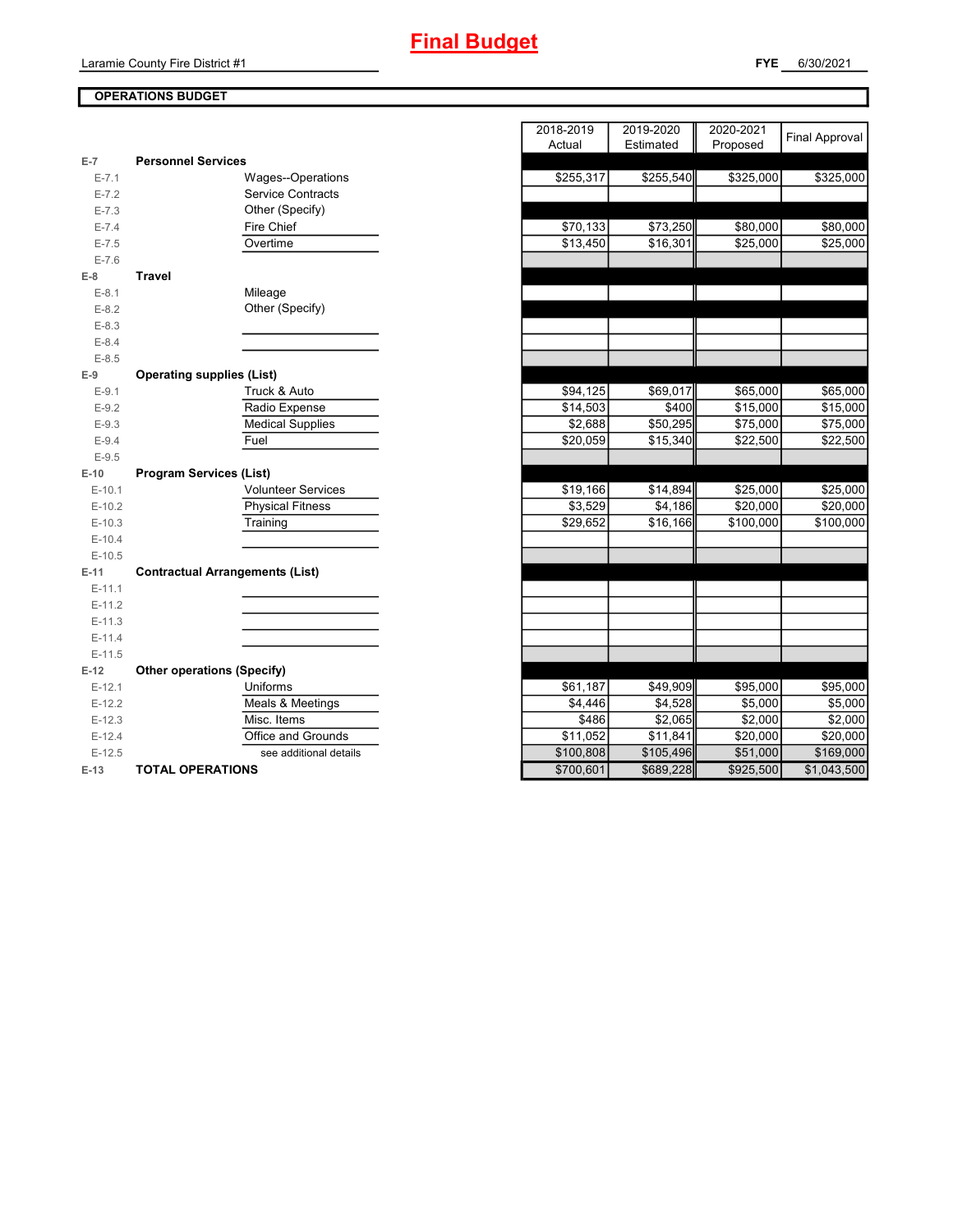## **INDIRECT COSTS BUDGET**

|          |                               | 2018-2019<br>Actual | 2019-2020<br>Estimated | 2020-2021<br>Proposed | Final Approval |
|----------|-------------------------------|---------------------|------------------------|-----------------------|----------------|
| $E-14$   | Insurance                     |                     |                        |                       |                |
| $E-14.1$ | Liability                     |                     |                        |                       |                |
| $E-14.2$ | <b>Buildings and vehicles</b> | \$20,219            | \$39,874               | \$35,000              | \$35,000       |
| $E-14.3$ | Equipment                     |                     |                        |                       |                |
| $E-14.4$ | Other (Specify)               |                     |                        |                       |                |
| $E-14.5$ | <b>Surety Bonds</b>           | \$200               | \$200                  | \$200                 | \$200          |
| $E-14.6$ | <b>Election Bonding</b>       |                     | \$8,015                | \$2,500               | \$2,500        |
| $E-14.7$ |                               |                     |                        |                       |                |
| $E-15$   | Indirect payroll costs:       |                     |                        |                       |                |
| $E-15.1$ | FICA (Social Security) taxes  | \$27,272            | \$27,843               | \$30,000              | \$30,000       |
| $E-15.2$ | <b>Workers Compensation</b>   | \$16,923            | \$18,681               | \$20,000              | \$20,000       |
| $E-15.3$ | Unemployment Taxes            |                     | \$0                    | \$10,000              | \$10,000       |
| $E-15.4$ | Retirement                    | \$270               | \$0                    | \$2,000               | \$2,000        |
| $E-15.5$ | Health Insurance              | \$38,568            | \$40,370               | \$44,000              | \$44,000       |
| $E-15.6$ | Other (Specify)               |                     |                        |                       |                |
| $E-15.7$ |                               |                     |                        |                       |                |
| $E-15.8$ |                               |                     |                        |                       |                |
| $E-15.9$ |                               |                     |                        |                       |                |
| $E-17$   | <b>TOTAL INDIRECT COSTS</b>   | \$103,452           | \$134,983              | \$143,700             | \$143,700      |

#### **DEBT SERVICE BUDGET**

|         |                           | 2018-2019 | 2019-2020 | 2020-2021 |                |
|---------|---------------------------|-----------|-----------|-----------|----------------|
|         |                           | Actual    | Estimated | Proposed  | Final Approval |
| $D-1$   | <b>Debt Service</b>       |           |           |           |                |
| $D-1.1$ | Principal                 | \$32.334  | \$36,595  | \$25.689  | \$25.689       |
| $D-1.2$ | Interest                  | \$1.750   | \$1.246   | \$1.061   | \$1,061        |
| $D-1.3$ | Fees                      |           |           |           |                |
| $D-2$   | <b>TOTAL DEBT SERVICE</b> | \$34,084  | \$37,841  | \$26,750  | \$26,750       |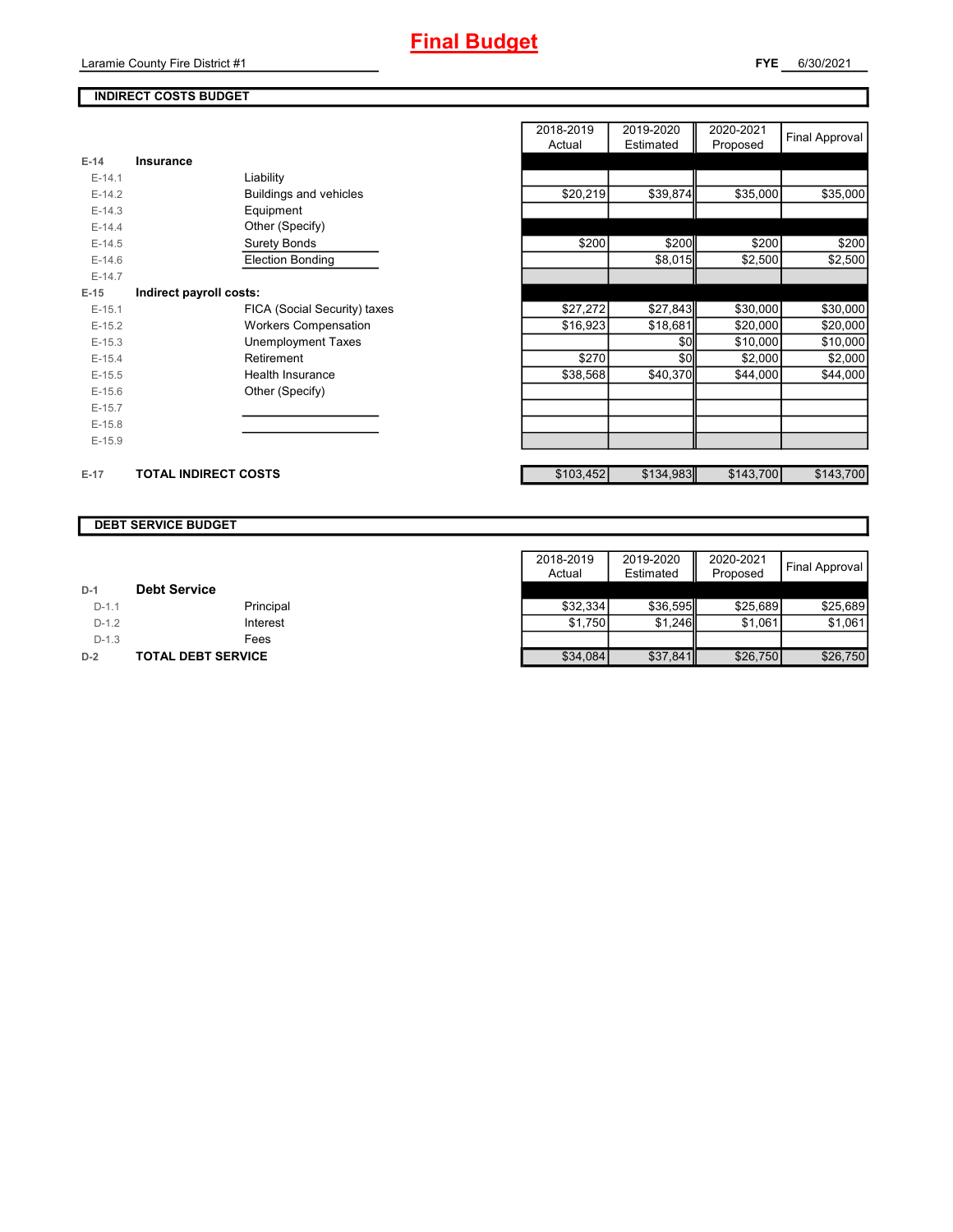#### Laramie County Fire District #1 **NAME OF DISTRICT/BOARD**

## **GENERAL FUNDS**

| <b>GENERAL FUNDS</b> |                                             |  |             |           |             |                       |  |
|----------------------|---------------------------------------------|--|-------------|-----------|-------------|-----------------------|--|
|                      |                                             |  | End of Year | Beginning | Beginning   |                       |  |
|                      |                                             |  | 2018-2019   | 2019-2020 | 2020-2021   | <b>Final Approval</b> |  |
|                      | <b>Balances at Beginning of Fiscal Year</b> |  | Actual      | Estimated | Proposed    |                       |  |
| $C-1.1$              | General Fund Checking Account Balance       |  | \$295,579   | \$295.579 | \$1.029.462 | \$1,029,462           |  |
| $C-1.2$              | Savings and Investments Account Balance     |  |             | \$0       |             |                       |  |

**C-1 Balances at Beginning of Fiscal Year**

- C-1.3 General Fund CD Balance **CD Balance COD COD EXECUTE:** A COD CODE CONTENT OF THE CONTENT OF THE CONTENT OF THE CONTENT OF THE CONTENT OF THE CONTENT OF THE CONTENT OF THE CONTENT OF THE CONTENT OF THE CONTENT OF THE
- C-1.4 All Other Funds \$815,966 \$815,966 \$1,373,886 \$1,373,886
- $C-1.5$  Reserves (From Below)  $\overline{50}$   $\overline{50}$   $\overline{50}$   $\overline{50}$   $\overline{50}$   $\overline{50}$   $\overline{50}$
- C-1.6 \$1,111,545 \$1,111,545 \$2,403,348 \$2,403,348 **Total Estimated Cash and Investments on Hand**

| $C-2$    | <b>General Fund Reductions:</b>                 |
|----------|-------------------------------------------------|
| $C - 21$ | a. Unpaid bills at FYE                          |
| $C-22$   | b. Reserves                                     |
| $C-2.3$  | Total Deductions (a+b)                          |
| $C - 24$ | <b>Estimated Non-Restricted Funds Available</b> |

| $C-2.7$ | a. Unpaid bills at FYE                          |             |                  |             |             |
|---------|-------------------------------------------------|-------------|------------------|-------------|-------------|
| $C-2.2$ | b. Reserves                                     | \$0         | \$0 <sub>1</sub> | \$0         | \$0         |
| $C-2.3$ | Total Deductions (a+b)                          | \$0         | \$0              |             | \$0         |
| $C-2.4$ | <b>Estimated Non-Restricted Funds Available</b> | \$1,111,545 | \$1,111,545      | \$2,403,348 | \$2,403,348 |

#### **SINKING & DEBT SERVICE FUNDS**

| $C-3$    |                                                             | 2018-2019<br>Actual | 2019-2020<br>Estimated | 2020-2021<br>Proposed | Final Approval |
|----------|-------------------------------------------------------------|---------------------|------------------------|-----------------------|----------------|
| $C-3.1$  | Beginning Balance in Reserve Account (end of previous year) |                     | \$0                    | \$0                   |                |
| $C-3.2$  | Date of Reserve Approval in Minutes:                        |                     |                        |                       |                |
| $C-3.3$  | Amount to be added to the reserve                           |                     |                        |                       |                |
| $C-3.4$  | Date of Reserve Approval in Minutes:                        |                     |                        |                       |                |
| $C-3.5$  | SUB-TOTAL                                                   | \$0                 | \$0                    | \$0                   | \$0            |
| $C-3.6$  | Identify the amount and project to be spent                 |                     |                        |                       |                |
| $C-3.7$  | a.                                                          |                     |                        |                       |                |
| $C-3.8$  | b.                                                          |                     |                        |                       |                |
| $C-3.9$  | c.                                                          |                     |                        |                       |                |
| $C-3.10$ | Date of Reserve Approval in Minutes:                        |                     |                        |                       |                |
| $C-3.11$ | TOTAL CAPITAL OUTLAY (a+b+c)                                | \$0                 | \$0                    | \$0                   | \$0            |
| $C-3.12$ | Balance to be retained                                      | \$0                 | \$0                    | \$0                   | \$0            |

## **RESERVES**

| $C-4$    |                                                             | 2018-2019<br>Actual | 2019-2020<br>Estimated | 2020-2021<br>Proposed | Final Approval |
|----------|-------------------------------------------------------------|---------------------|------------------------|-----------------------|----------------|
|          |                                                             |                     |                        |                       |                |
| $C-4.1$  | Beginning Balance in Reserve Account (end of previous year) |                     | \$0                    | \$0                   |                |
| $C-4.2$  | Date of Reserve Approval in Minutes:                        |                     |                        |                       |                |
| $C-4.3$  | Amount to be added to the reserve                           |                     |                        |                       |                |
| $C-4.4$  | Date of Reserve Approval in Minutes:                        |                     |                        |                       |                |
| $C-4.5$  | SUB-TOTAL                                                   | \$0                 | \$0                    | \$0                   | \$0            |
| $C-4.6$  | Identify the amount and project to be spent                 |                     |                        |                       |                |
| $C-4.7$  | a.                                                          |                     |                        |                       |                |
| $C-4.8$  | b.                                                          |                     |                        |                       |                |
| $C-4.9$  |                                                             |                     |                        |                       |                |
| $C-4.10$ | Date of Reserve Approval in Minutes:                        |                     |                        |                       |                |
| $C-4.11$ | TOTAL OTHER RESERVE OUTLAY (a+b+c)                          | \$0                 | \$0                    | \$0                   | \$0            |
| $C-4.12$ | Balance to be retained                                      | \$0                 | \$0                    | \$0                   | \$0            |

## **BOND FUNDS**

|         |                                                             | 2018-2019 | 2019-2020 | 2020-2021        |                |
|---------|-------------------------------------------------------------|-----------|-----------|------------------|----------------|
| $C-5$   |                                                             | Actual    | Estimated | Proposed         | Final Approval |
| $C-5.1$ | Beginning Balance in Reserve Account (end of previous year) |           | \$0       | \$0              |                |
| $C-5.2$ | Date of Reserve Approval in Minutes:                        |           |           |                  |                |
| $C-5.3$ | Amount to be added to the reserve                           |           |           |                  |                |
| $C-5.4$ | Date of Reserve Approval in Minutes:                        |           |           |                  |                |
| $C-5.5$ | SUB-TOTAL                                                   | \$0       | \$0       | \$0              | \$0            |
| $C-5.6$ | Identify the amount and project to be spent                 |           |           |                  |                |
| $C-5.7$ | Date of Reserve Approval in Minutes:                        |           |           |                  |                |
| $C-5.8$ | Balance to be retained                                      | \$0       | \$0       | \$0 <sub>1</sub> | \$0            |
| $C-5.9$ | TOTAL TO BE SPENT                                           | \$0       | \$0       | \$0              | \$0            |